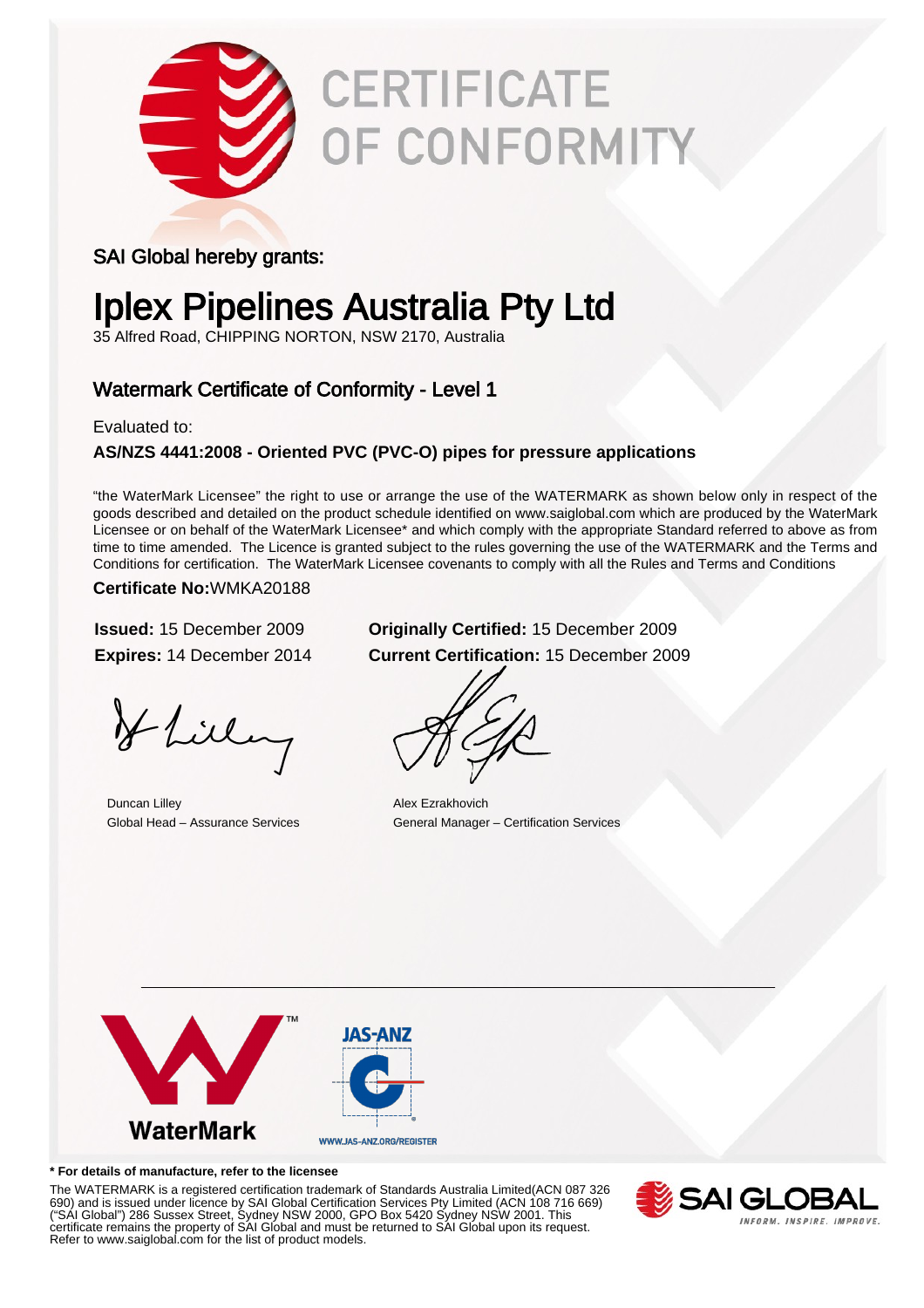## **SCHEDULE TO CERTIFICATE OF CONFORMITY**

### SAI Global hereby grants:

## Iplex Pipelines Australia Pty Ltd

35 Alfred Road, CHIPPING NORTON, NSW 2170, Australia

### Watermark Certificate of Conformity - Level 1

Evaluated to:

#### AS/NZS 4441:2008 - Oriented PVC (PVC-O) pipes for pressure applications

Model identification of the goods on which the WATERMARK may be used:

| <b>Model Identification</b> | <b>Model Name</b> | <b>Brand Name</b>                                      | <b>Product Description</b>                 | <b>Date Endorsed</b> |
|-----------------------------|-------------------|--------------------------------------------------------|--------------------------------------------|----------------------|
| ApolloBLUE                  | ApolloBLUE        | ApolloBLUE<br>PREMIUM<br>(IPLEXPIPELINES\M<br>AINLINE) | <b>DN225 PVC-O</b><br>Pressure Pipe        | 14 Dec 2009          |
| ApolloBLUE                  | ApolloBLUE        | ApolloBLUE<br>PREMIUM<br>(IPLEXPIPELINES\M<br>AINLINE) | DN300 PVC-O<br>Pressure Pipe               | 14 Dec 2009          |
| ApolloBLUE                  | ApolloBLUE        | ApolloBLUE<br>PREMIUM<br>(IPLEXPIPELINES\M<br>AINLINE) | <b>DN250 PVC-O</b><br><b>Pressure Pipe</b> | 14 Dec 2009          |
| ApolloBLUE                  | ApolloBLUE        | ApolloBLUE<br>PREMIUM<br>(IPLEXPIPELINES\M<br>AINLINE) | <b>DN150 PVC-O</b><br>Pressure Pipe        | 14 Dec 2009          |
| ApolloBLUE                  | ApolloBLUE        | ApolloBLUE<br>PREMIUM<br>(IPLEXPIPELINES\M<br>AINLINE) | <b>DN100 PVC-O</b><br>Pressure Pipe        | 14 Dec 2009          |
| ApolloBLUE                  | ApolloBLUE        | ApolloBLUE<br>PREMIUM<br>(IPLEXPIPELINES\M<br>AINLINE) | <b>DN200 PVC-O</b><br>Pressure Pipe        | 14 Dec 2009          |
| ApolloBLUE                  | ApolloBLUE        | ApolloBLUE<br>PREMIUM<br>(IPLEXPIPELINES\M<br>AINLINE) | <b>DN200 PVC-O</b><br><b>Pressure Pipe</b> | 14 Dec 2009          |
| ApolloBLUE                  | ApolloBLUE        | ApolloBLUE<br>PREMIUM<br>(IPLEXPIPELINES\M<br>AINLINE) | <b>DN250 PVC-O</b><br>Pressure Pipe        | 14 Dec 2009          |
| ApolloBLUE                  | ApolloBLUE        | ApolloBLUE<br>PREMIUM<br>(IPLEXPIPELINES\M<br>AINLINE) | <b>DN300 PVC-O</b><br><b>Pressure Pipe</b> | 14 Dec 2009          |

**Certificate No:** WMKA20188 **Issued Date:** 15 December 2009

This schedule supersedes all previously issued schedules

#### **\* For details of manufacture, refer to the licensee**

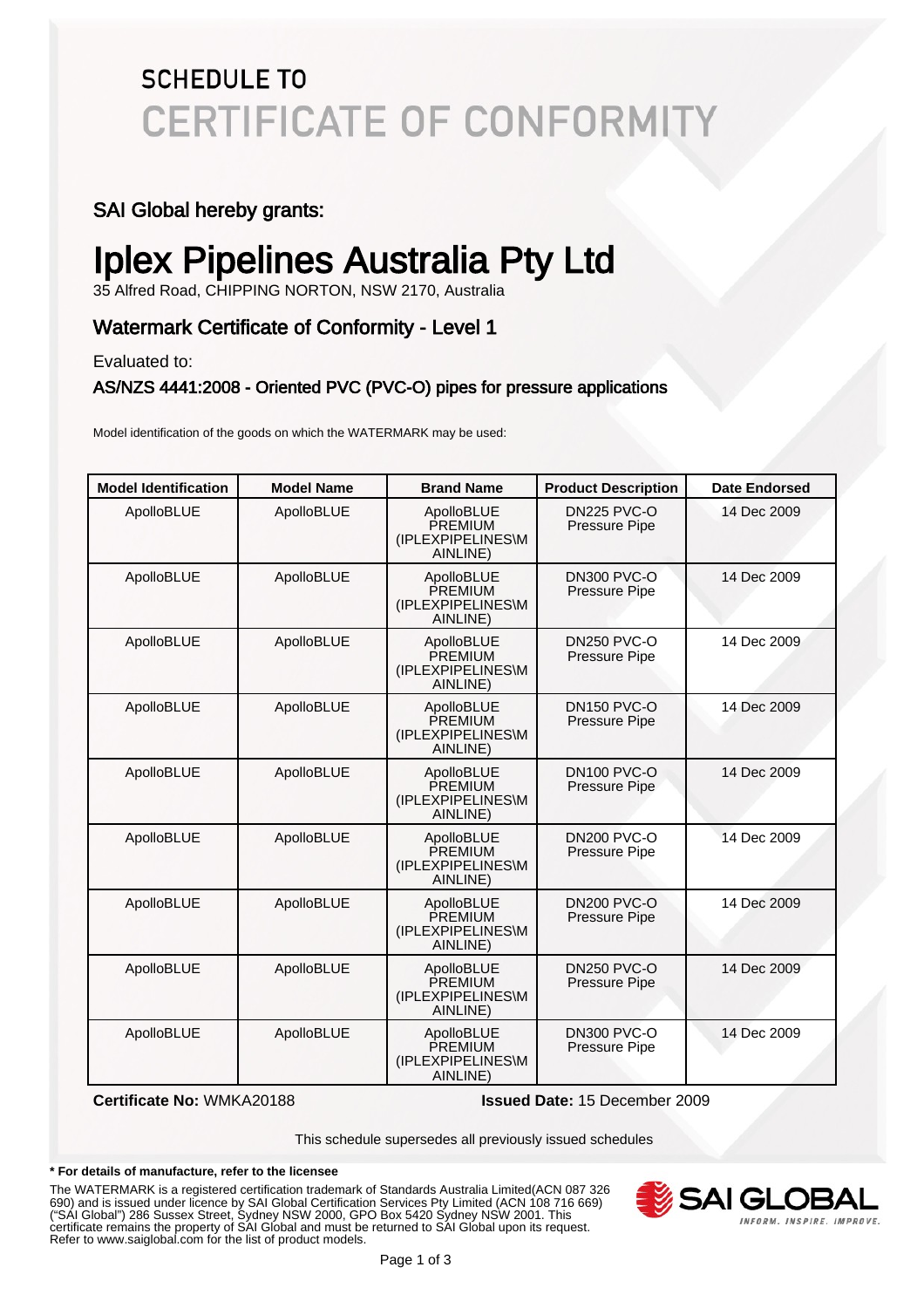## **SCHEDULE TO CERTIFICATE OF CONFORMITY**

| <b>Model Identification</b> | <b>Model Name</b> | <b>Brand Name</b>                                      | <b>Product Description</b>                 | Date Endorsed |
|-----------------------------|-------------------|--------------------------------------------------------|--------------------------------------------|---------------|
| ApolloBLUE                  | ApolloBLUE        | ApolloBLUE<br>PREMIUM<br>(IPLEXPIPELINES\M<br>AINLINE) | DN225 PVC-O<br>Pressure Pipe               | 14 Dec 2009   |
| ApolloBLUE                  | ApolloBLUE        | ApolloBLUE<br>PREMIUM<br>(IPLEXPIPELINES\M<br>AINLINE) | <b>DN100 PVC-O</b><br>Pressure Pipe        | 14 Dec 2009   |
| ApolloBLUE                  | ApolloBLUE        | ApolloBLUE<br>PREMIUM<br>(IPLEXPIPELINES\M<br>AINLINE) | <b>DN150 PVC-O</b><br>Pressure Pipe        | 14 Dec 2009   |
| ApolloBLUE                  | ApolloCREAM       | ApolloCREAM<br><b>PREMIUM</b><br>(IPLEXPIPELINES)      | DN200 PVC-O<br>Pressure Pipe               | 14 Dec 2009   |
| ApolloBLUE                  | ApolloCREAM       | ApolloCREAM<br>PREMIUM<br>(IPLEXPIPELINES)             | <b>DN250 PVC-O</b><br>Pressure Pipe        | 14 Dec 2009   |
| ApolloBLUE                  | ApolloLILAC       | ApolloLILAC<br>PREMIUM<br>(IPLEXPIPELINES)             | <b>DN200 PVC-O</b><br>Pressure Pipe        | 14 Dec 2009   |
| ApolloBLUE                  | ApolloLILAC       | ApolloLILAC<br>PREMIUM<br>(IPLEXPIPELINES)             | <b>DN225 PVC-O</b><br><b>Pressure Pipe</b> | 14 Dec 2009   |
| ApolloBLUE                  | ApolloLILAC       | ApolloLILAC<br>PREMIUM<br>(IPLEXPIPELINES)             | DN100 PVC-O<br>Pressure Pipe               | 14 Dec 2009   |
| ApolloBLUE                  | ApolloLILAC       | ApolloLILAC<br>PREMIUM<br>(IPLEXPIPELINES)             | <b>DN250 PVC-O</b><br>Pressure Pipe        | 14 Dec 2009   |
| ApolloBLUE                  | ApolloLILAC       | ApolloLILAC<br>PREMIUM<br>(IPLEXPIPELINES)             | <b>DN150 PVC-O</b><br>Pressure Pipe        | 14 Dec 2009   |
| ApolloBLUE                  | ApolloLILAC       | ApolloLILAC<br>PREMIUM<br>(IPLEXPIPELINES)             | DN300 PVC-O<br>Pressure Pipe               | 14 Dec 2009   |
| ApolloBLUE                  | ApolloLILAC       | ApolloLILAC<br>PREMIUM<br>(IPLEXPIPELINES)             | <b>DN200 PVC-O</b><br>Pressure Pipe        | 14 Dec 2009   |
| ApolloBLUE                  | ApolloLILAC       | ApolloLILAC<br><b>PREMIUM</b><br>(IPLEXPIPELINES)      | DN225 PVC-O<br>Pressure Pipe               | 14 Dec 2009   |
| ApolloBLUE                  | ApolloLILAC       | ApolloLILAC<br>PREMIUM<br>(IPLEXPIPELINES)             | DN300 PVC-O<br>Pressure Pipe               | 14 Dec 2009   |
| ApolloBLUE                  | ApolloLILAC       | ApolloLILAC<br>PREMIUM<br>(IPLEXPIPELINES)             | <b>DN250 PVC-O</b><br>Pressure Pipe        | 14 Dec 2009   |
| ApolloBLUE                  | ApolloLILAC       | ApolloLILAC<br>PREMIUM<br>(IPLEXPIPELINES)             | <b>DN150 PVC-O</b><br>Pressure Pipe        | 14 Dec 2009   |

**Certificate No:** WMKA20188 **Issued Date:** 15 December 2009

This schedule supersedes all previously issued schedules

#### **\* For details of manufacture, refer to the licensee**